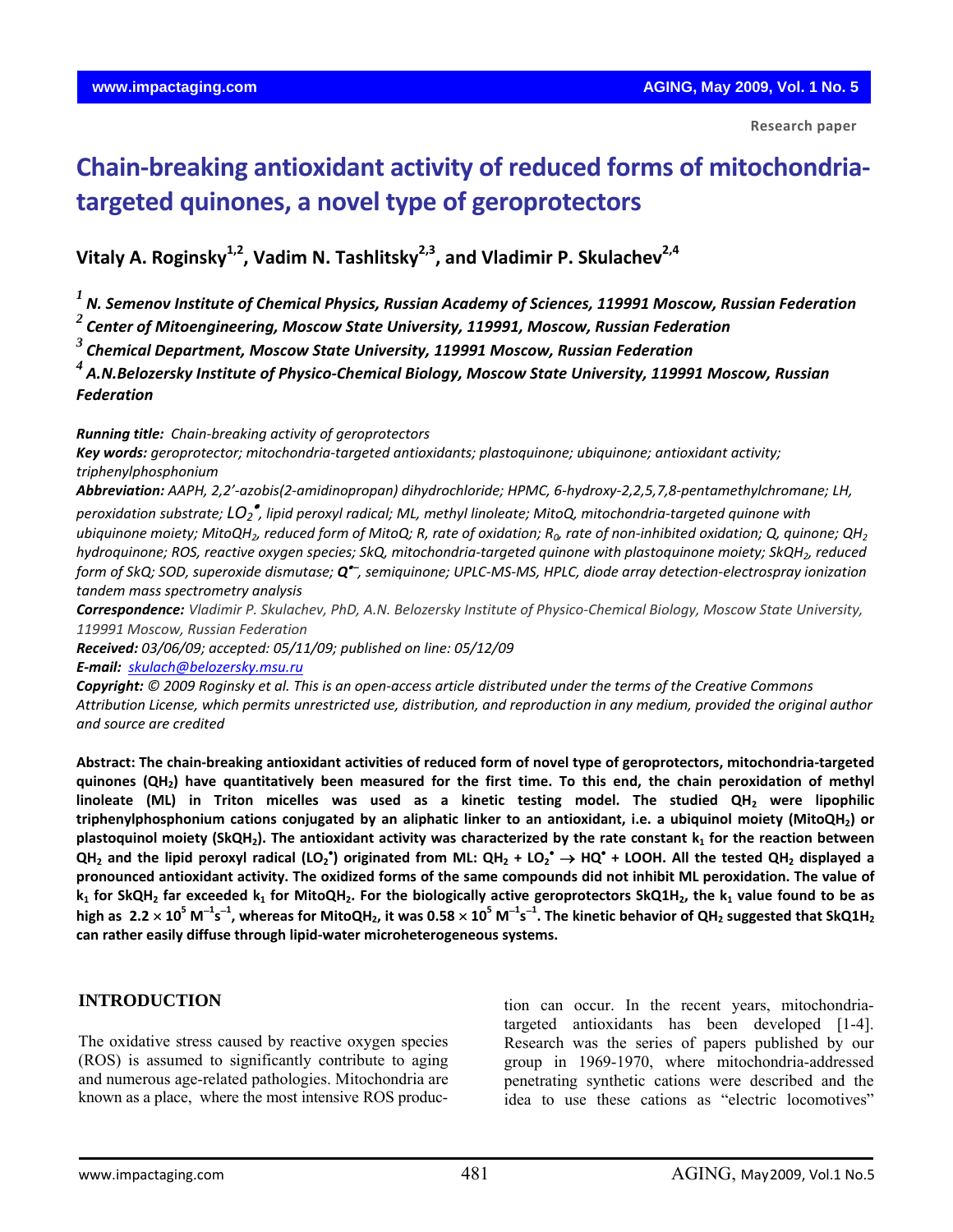targeting non-charged compounds to mitochondria was put forward [5, 6]. In the late nineties, Murphy and coworkers initiated the practical realization of this idea [1, 7-9]. They synthesized and tested several mitochondria-targeted antioxidants conjugated to the lipophilic alkyltriphenylphosphonium cations. The ubiquinone moiety linked to triphenylphosphonium cation by  $C_{10}$ aliphatic chain, MitoQ (Figure 1), seemed to be the most promising  $[1, 4, 9]$ .

In 2005, an attempt was undertaken in our group to replace the ubiquinone moiety in MitoQ by plastoquinone. As a result, a series of mitochondria-targeted antioxidants named SkQ has been synthesized [2, 10]. There were two main reasons for this modification. (1) Plastoquinone playing in chloroplasts the same role of an electron carrier as ubiquinone does in mitochondria always

operates under conditions of oxidative stress (elevated oxygen concentration and an intensive ROS production). (2) It was reported [11-13] that the reactivity of the "tailless" plastoquinol analogs to the peroxyl radicals was indeed higher than that of natural ubiquinols. The advantage of mitochondria-targeted quinones of SkQ type over MitoQ was recently demonstrated by using several biological models. In particular, it was found that very low doses of SkQ1 (nmol/kg per day) prolong life of podospora, ceriodaphnia, drosophila and mice. In mice, SkQ1 doubled median lifespan arrested development of such traits of the senescence process as involution of thymus and decline of other immunity mechanisms; osteo-porosis; disappearance of regular estrous cycles in females, cataract, retinopathies, balding, catinies, hypothermia, chromosome aberrations, peroxidation of lipids and proteins, etc. [10, 14-20].



**Figure 1.** The structure of the mitochondria-targeted hydroquinones and other phenolics studied in this work.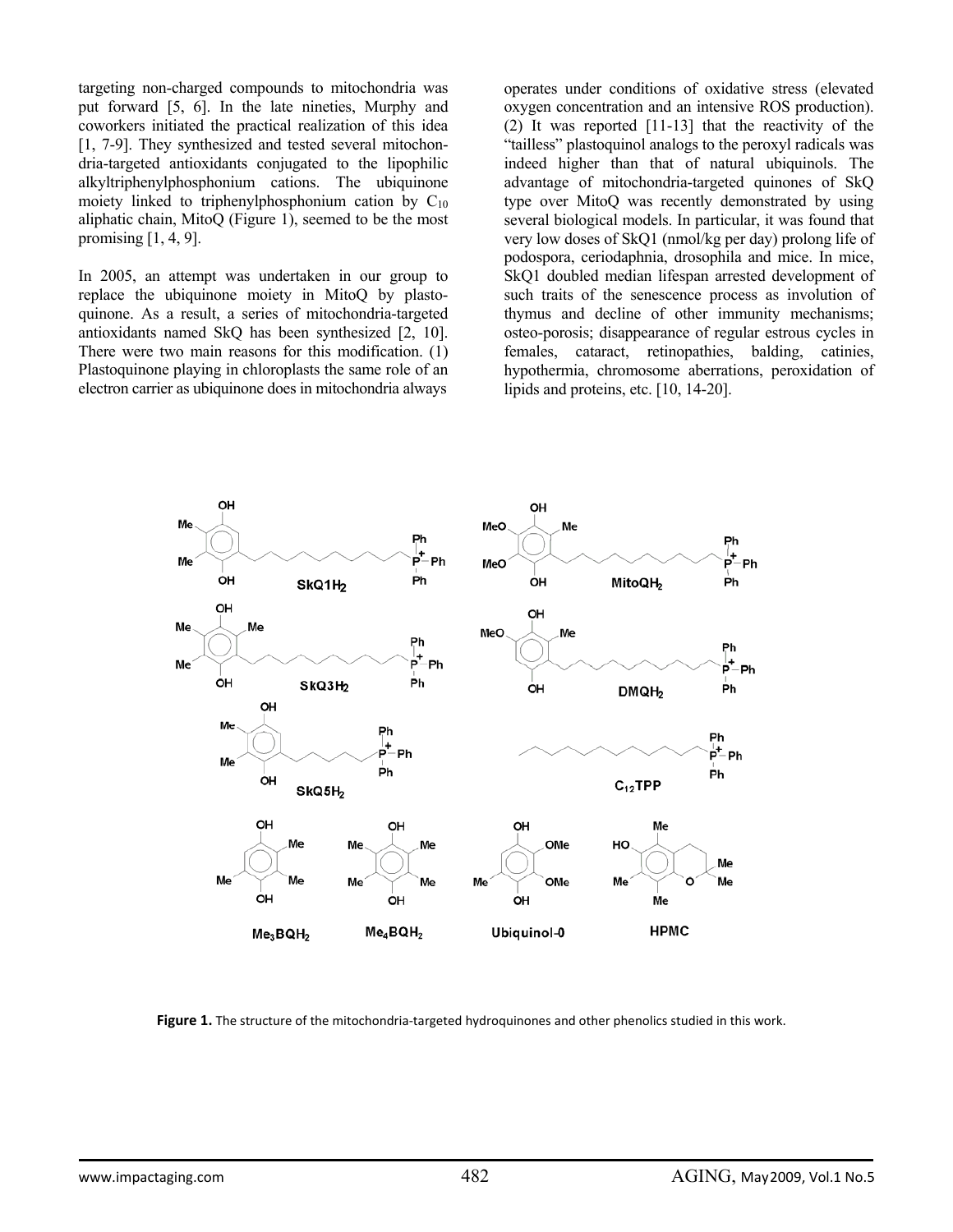

Figure 2. The reduction of SkQ1 by NaBH<sub>4</sub> as studied by UPLC-MS-MS analysis. A - Reverse-phase HPLC chromatograms before and after the addition of NaBH<sub>4</sub>. B - MS/MS spectra of SkQ1 before reduction (at the bottom) and after reduction (at the top). Details of the protocol are given in the text.

Until recently, the reactivity of the mitochondriatargeted antioxidants has, in fact, not been quantitatively determined. This was done in the present paper. The structure of the compounds studied is presented in Figure 1. The chain-breaking antioxidant activity was characterized by the rate constant for reaction of QH<sub>2</sub> with the lipid peroxyl radical,  $LO_2^{\bullet}$ , formed from ML or cardiolipin:

 $LO_2^{\bullet} + QH_2 \longrightarrow LOOH + QH^{\bullet}$  $k_1$  (1) which competes with the reaction of chain propagation of lipid peroxidation

$$
LO_2^{\bullet} + LH + O_2) \longrightarrow LOOH + LO_2^{\bullet} k_2 \tag{2}
$$

#### **RESULTS**

Figure 2 shows that SkQ1 is almost completely reduced to SkQ1H<sub>2</sub> by NaBH<sub>4</sub>. For SkQ1, the m/z value was found to be 537.08, which corresponds to the theoretically calculated one. As expected, the m/z value for SkQ1H2 proved to be 539.1, i.e. m/z increased by two units as compared with that for SkQ1. Similar results were also obtained for the reduction of other mitochondria-targeted quinones.

The non-inhibited oxidation of ML in Triton micelles is a chain process, which rate,  $R_0$ , was found to be proportional to [ML] and square root of [AAPH] (not shown) as it was reported in our preceding papers [21,22]. Such relationships are also inherent in the lipid peroxidation in other aqueous microheterogeneous systems [23-25]. They correspond to the "classic" kinetic scheme with bimolecular chain termination [26, 27].

| $AAPH + LH + (O_2) \longrightarrow LO_2^{\bullet}$ + products $R_{IN}$ (0)         |           |
|------------------------------------------------------------------------------------|-----------|
| $LO_2^{\bullet}$ + LH + $\longrightarrow$ LOOH + L <sup><math>\bullet</math></sup> | $k_2$ (2) |
| $L^{\bullet}$ + O <sub>2</sub> $\longrightarrow$ LO <sub>2</sub> $^{\bullet}$      | $k_3$ (3) |

$$
LO_2^{\bullet} + LO_2^{\bullet} \longrightarrow products \qquad \qquad 2k_4 \quad (4)
$$

All the tested  $QH_2$  displayed a pronounced chainbreaking antioxidant activity as this is exemplified by Figure 3 for SkQ1H<sub>2</sub>. When SkQ1H<sub>2</sub> was added, the rate of oxidation, R, dramatically decreased. As  $SkQ1H<sub>2</sub>$  was progressively consumed due to reaction (1), R increased with time and eventually reaches the level of non-inhibited oxidation. As a result, the pronounced induction period was observed (Figure 3A).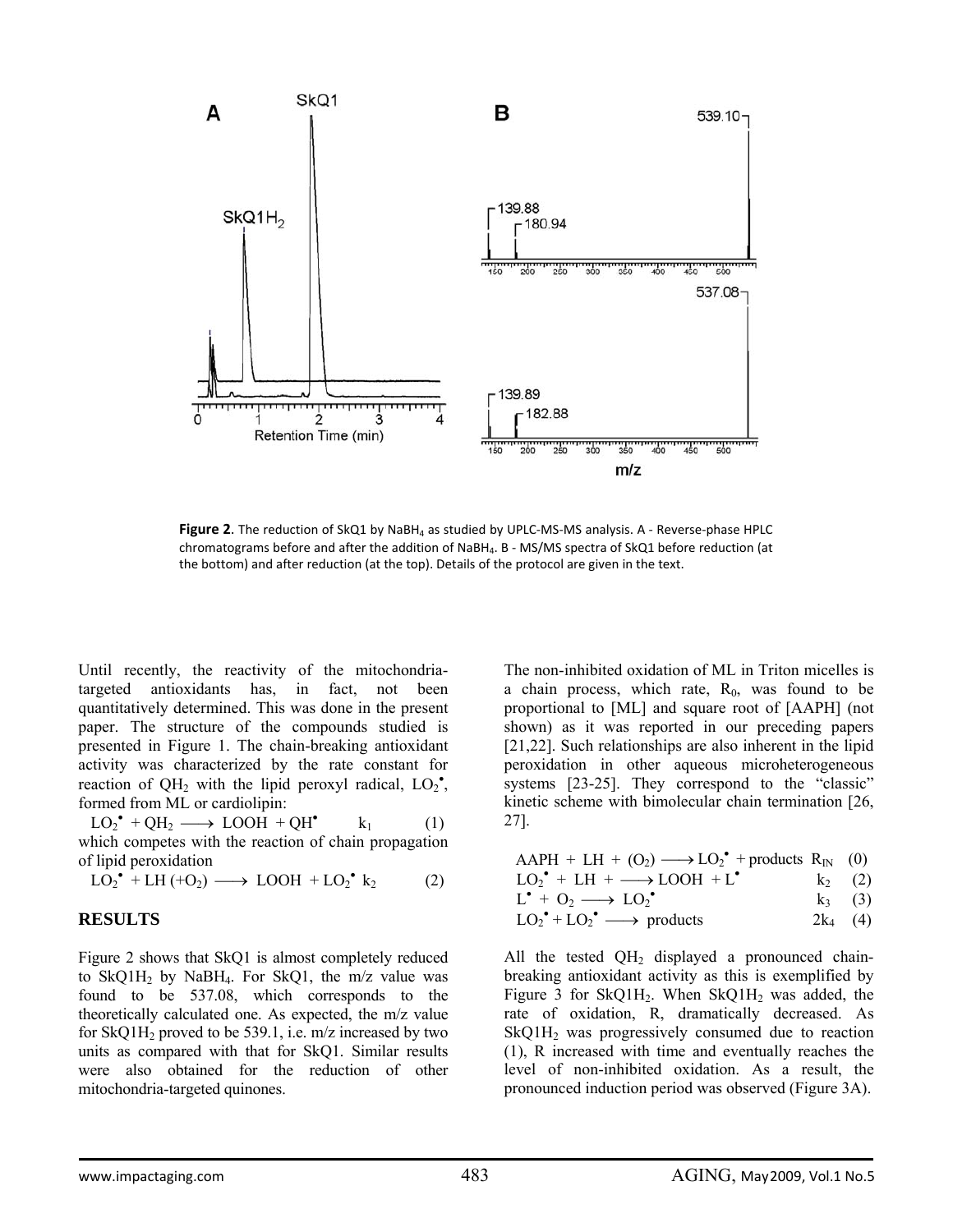

**Figure 3**. The effect of 5 μM SkQ1H<sub>2</sub> on the kinetics of oxygen consumption caused by oxidation of 20 mM ML in micellar solution of 50 mM Triton X-100 in 50mM phosphate buffer, pH 7.4, 37 °C. Oxidation was initiated by 3 mM AAPH. A,  $[O_2]$  trace; arrow shows addition of SkQ1H<sub>2</sub>. B, plot A in the axes of Eq. 7.

Quantitatively similar  $[O_2]$  traces were observed with all the other tested QH<sub>2</sub> as well as with  $\alpha$ -tocopherol and its synthetic analog 6-hydroxy-2,2,5,7,8 pentamethylchromane (HPMC). As for  $C_{12}TPP$ , a compound that has no hydroquinone moiety (Figure 1), it did not display any inhibiting activity (not shown). Meanwhile, oxidized form of SkQ1 showed a weak inhibition of ML oxidation, but only during a very short period of time (Figure 4). Most likely, the inhibition is caused in this case by a minor contamination of SkQ1H2 to SkQ1. A similar effect was also observed with other mitochondria-targeted Q. This suggests that mitochondria-targeted quinones by themselves do not act as a chain-breaking antioxidant.

The reduced forms of mitochondria-targeted quinones studied in this work are p-hydroquinones. Acting as chain-breaking antioxidants during the chain peroxidation of styrene p-hydroquinones, "tailless" analogs of mitochondria-targeted antioxidants show a very high inhibiting activity [11], sometimes comparable with that of  $\alpha$ -tocopherol (k<sub>1</sub> = 3.3  $\times$  10<sup>6</sup>)  $M^{-1}$ s<sup>-1</sup> [26]). For instance, k<sub>1</sub> for Me<sub>3</sub>BQH<sub>2</sub> was found to be as much as  $2.2 \times 10^6 \text{ M}^{-1} \text{s}^{-1}$  (Table 1). The behavior of p-hydroquinones in such a system does not differ from that of monophenolic antioxidants [26, 27]. The situation dramatically changes when going to the

peroxidation of ML in aqueous micelles [12, 28]. The matter is that p-hydroxy-substituted phenoxyl radicals QH• formed in reaction (1) having, as a rule, pK less than 5 [29] undergo fast deprotonation at neutral pH:

$$
\text{QH}^{\bullet} \longrightarrow \text{Q}^{\bullet-} + \text{H}^{\dagger} \tag{5}
$$

with the formation of semiquinone anion, Q<sup>•–</sup>, which reacts readily with molecular oxygen, forming  $O_2$ <sup>•</sup> [30,31]:

$$
Q^{\bullet-} + Q_2 \longrightarrow Q + Q_2^{\bullet-} \tag{6}
$$

In turn,  $O_2^{\bullet-}$  may react with oxidation substrate and  $QH_2$ , most likely in its protonated form,  $HO_2^{\bullet}$ . Both reactions result in a decrease in the inhibitory activity of QH<sub>2</sub> [28]. SOD removes  $O_2^{\bullet-}$  and thus arrests the mentioned undesirable reactions with the participation of  $O_2^{\bullet-}$  (HO<sub>2</sub><sup>•</sup>). This was a reason why SOD was always added to our system.

The  $[O_2]$  traces recorded during the induction period of the inhibited oxidation of ML were used to determine  $k_1$ . On the base of a reductive kinetic scheme, which includes reactions  $(0)$ ,  $(1)$ ,  $(2)$ , and  $(4)$ , the following equation can be deduced [11,12]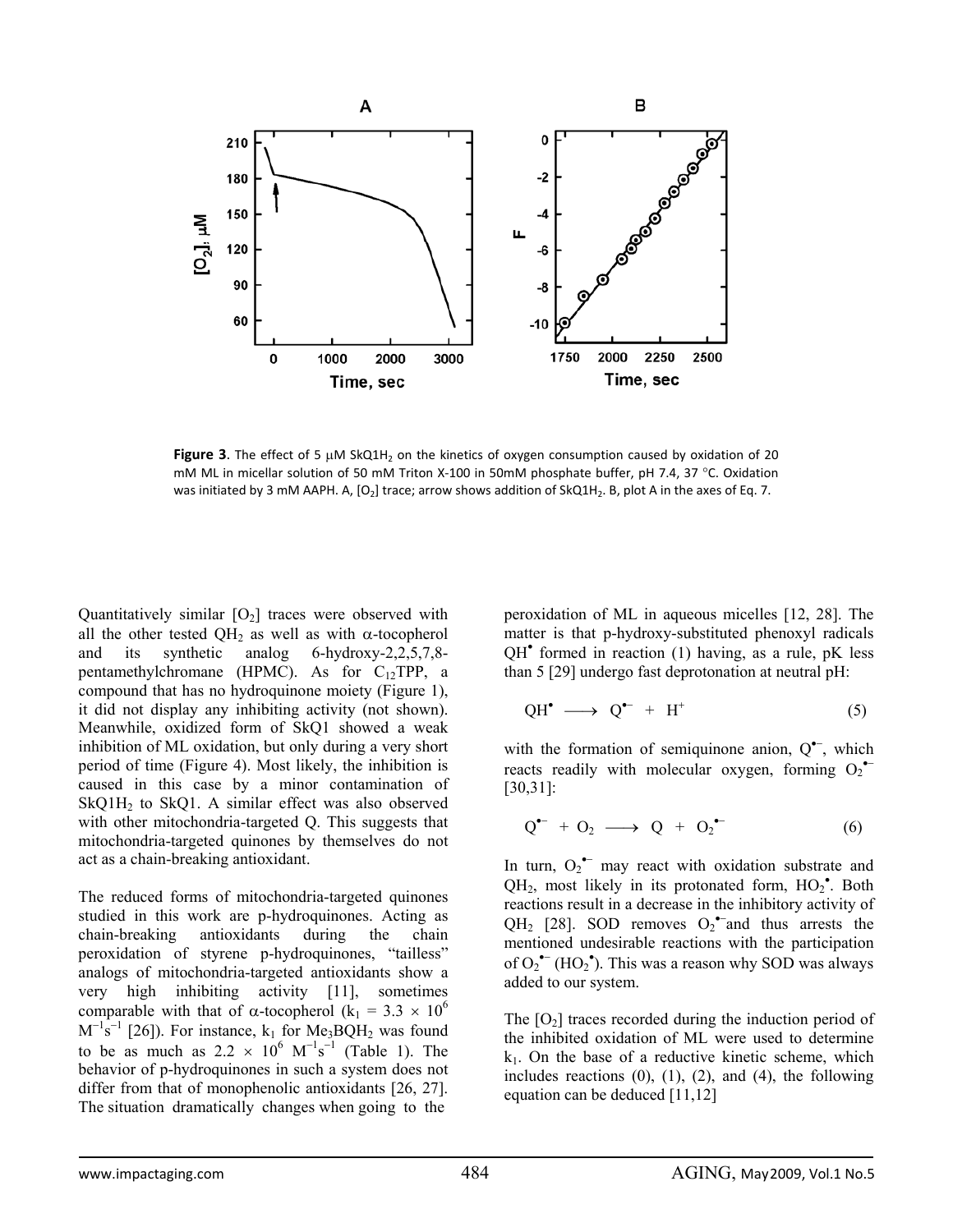$$
F = \ln \frac{1 + R/R_0}{1 - R/R_0} - \frac{R_0}{R} = \frac{k_1 R_0}{2k_2 [LH]} t + constant \quad (7)
$$

where [LH] is the concentration of the oxidation substrate (in our case ML). Figure 3B depicts the original  $[O_2]$  trace (Figure 3A) in the axes of Eq. (7). It is seen that the plot of F vs. time is a straight line as predicted by Eq. (7). The kinetic behavior of all the other QH2 studied proved to be was similar. The value of  $k_1/k_2$  can be calculated from the slope of this straight line by using Eq. 7. It should be noted that this way of calculation of  $k_1/k_2$  does not require the knowledge in  $R_{IN}$  and the starting concentration of  $QH_2$ . The values of  $k_1/k_2$  are listed in Table 1. The absolute values of  $k_1$ were calculated from  $k_1/k_2$  assuming  $k_2 = 60 \text{ M}^{-1} \text{s}^{-1}$  [22].

The  $k_1$  values are also listed in Table 1.

With two QH<sub>2</sub>, SkQ1H<sub>2</sub> and MitoQH<sub>2</sub>, similar experiments were conducted by using the same testing system, but with substituting ML by cardiolipin, the most oxidizable phospholipid component in mitochondria membranes [32, 33]. As seen from Figure 5, both  $[O_2]$ traces during the induction period of the inhibited oxidation and the plots of F vs. time are very similar to those for ML. The value of  $k_1/k_2$  was calculated from the slope of the plot B (Figure 5) by using Eq. (7) assuming that each molecule of cardiolipin contains four fatty acid residue with 87 % linoleate in the cardiolipin sample used in this work (see www.avantilipids.com). These data are also presented in Table 1. Unfortunately, the absolute values of  $k_1$  could not be calculated, as  $k_2$  for the oxidation of cardiolipin has never been reported.

| $QH_2$ <sup>a</sup>              | $k_1/k_2$ <sup>b</sup>          | $k_1 \times 10^5$ , $M^{-1} s^{-1}$ |
|----------------------------------|---------------------------------|-------------------------------------|
| $SkQ1H_2$                        | $3670 \pm 280(7)$               | $2.2 \pm 0.2$                       |
|                                  | $1980 \pm 170$ (3) <sup>c</sup> | nd                                  |
| $SkQ3H_2$                        | $2720 \pm 210(4)$               | $1.6 \pm 0.1$                       |
| $SkQ5H_2$                        | $2670 \pm 180$ (5)              | $1.6 \pm 0.1$                       |
| MitoQH <sub>2</sub>              | $970 \pm 55(6)$                 | $0.58 \pm 0.03$                     |
|                                  | $520 \pm 37 (3)^c$              | nd                                  |
| DMQH <sub>2</sub>                | $1260 \pm 85(4)$                | $0.76 \pm 0.5$                      |
| Me <sub>3</sub> BQH <sub>2</sub> | $2170 \pm 130(4)$               | $1.3 \pm 0.1$                       |
|                                  |                                 | 23 <sup>d</sup>                     |
| $Me_4BOH_2$                      | $5020 \pm 380(3)$               | $3.0 \pm 0.2$                       |
| Ubiquinol-0                      | $700 \pm 45$ (3)                | $0.42 \pm 0.03$                     |
|                                  |                                 | $4.4^d$                             |
| $\alpha$ -tocopherol             | $1170 \pm 70(4)$                | $0.70 \pm 0.04$                     |
| <b>HPMC</b>                      | $8680 \pm 700$ (4)              | $5.2 \pm 0.4$                       |

**Table 1**. Kinetic parameters characterizing the antioxidant activity of the reduced forms of mitochondria‐ targeted quinones and their analogs in micellar solution of 50 mM Triton X‐100, 50 mM phosphate buffer, pH 7.4, at 37 °C. Oxidation of ML or cardiolipin was initiated by AAPH.

Notes: nd – not determined;  $^a$  structures of QH<sub>2</sub> are given in Figure 1;  $^b$  figures in brackets are the number of independent experiments; <sup>c</sup> ML is replaced by cardiolipin; <sup>d</sup> determined during styrene oxidation in the bulk.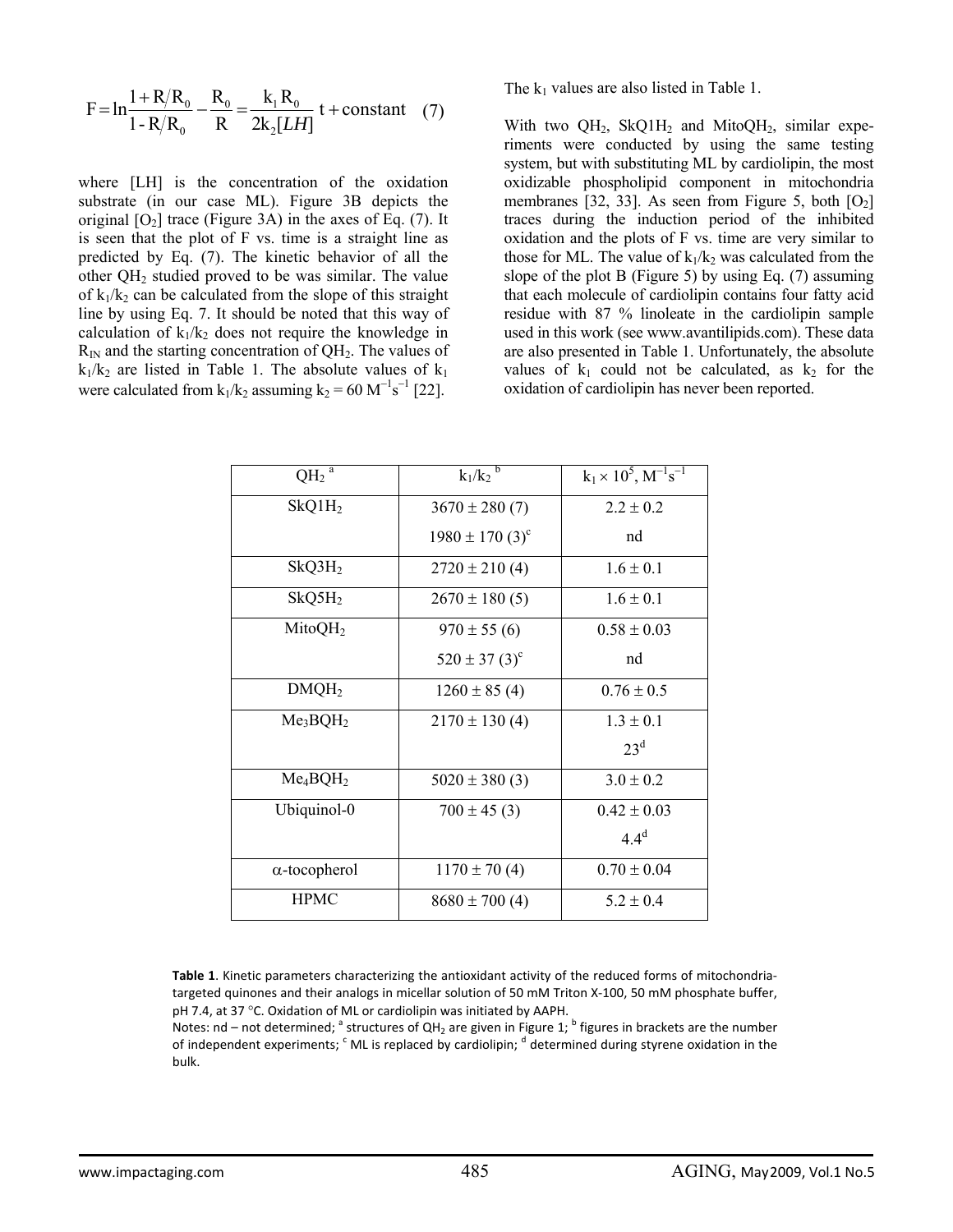## **DISCUSSION**

In this paper, the reactivity of the reduced forms of the mitochondria-targeted quinones as chain-breaking antioxidants has systematically been studied. As may be seen from Table 1, the  $k_1$  value for SkQ1H<sub>2</sub>, SkQ3H<sub>2</sub> and  $SkQ5H<sub>2</sub>$  are significantly higher than that for MitoQH2. This is in line with the data for simple "tailless" analogs of  $SkQ1H_2$  and  $MitoQH_2$ , namely  $Me<sub>3</sub>BQH<sub>2</sub>$ ,  $Me<sub>4</sub>BQH<sub>2</sub>$  and Ubiquinol-0. The same tendency was earlier observed when effects of "tailless" analogues on the chain oxidation of styrene in bulk [11] and ML peroxidation in SDS micelles were studied [12]. Possible reasons why methyl-substituted phydroquinones are better antioxidants than methoxysubstituted p-hydroquinones were described elsewhere [11, 26]. In brief, the effect under consideration is, the most probably, stereoelectronic by its nature. The matter is that o-methoxy group forms H-bond with oxygen belonging to the adjacent OH group. This causes the decrease in overlap between p-type orbital of oxygen atom of OH-group and the aromatic π-electron cloud (the increase of the dihedral angle between the aromatic ring and  $O - H$  bond). The latter results in strengthening  $O - H$  bond as compared with that in omethyl substituted QH2, where such an intramolecular H-bond is absent.



**Figure 4**. The effect of addition of 10 μM SkQ1 on the kinetics of oxygen consumption during the oxidation of 20 mM ML in 50 mM micellar solution of 50 mM Triton X‐100 in 50mM phosphate buffer, pH 7.40, 37 °C, initiated by 3 mM AAPH. Arrow shows the moment when SkQ1 was added.

Among mitochondria-targeted  $OH<sub>2</sub>$  studied in this work,  $SkQ1H<sub>2</sub>$  showed the highest reactivity towards the lipid peroxyl radicals (Table 1). This observation is in line with data obtained in our group by using several biological models [2, 10, 14]. However, we recognize that the highest value of  $k_1$  for SkQ1H<sub>2</sub> is likely not the only reason for the outstanding biological activity of SkQ1. It should be taken into account that  $k_1$  given in Table 1 are effective values and cannot be directly attributed to the elementary reaction (1). The genuine values of  $k_1$  can be determined during the chain oxidation in non-polar media, for instance in styrene [11, 34, 35]. When going to the oxidation of fatty acid (ester) in bulk [12, 36] and further to the oxidation in aqueous micelles and liposomes [12, 26, 37], the experimentally determined  $k_1$  values significantly decrease, nearly by one order of magnitude (see data for ubiquinol-0, Table 1). A reason for such a reduction of  $k_1$  was repeatedly discussed. The mentioned decrease in  $k_1$  is not specific of QH<sub>2</sub>. A similar effect has earlier been also reported for the oxidation inhibited by monophenolics [25, 26, 37, 38]. The formation of Hbonds between the OH-group of phenolics and the carboxy-group of ML has been suggested as the main reason for the  $k_1$  decrease when going from the oxidation of non-polar hydrocarbon to that of fatty acid (ester) [36]. Recently, hydrogen bonding between phenols and fatty acid esters was directly observed by using the NMR technique [39]. Most likely, this is also true for QH2 studied in this work. The further decrease in  $k_1$  when going from ML oxidation in bulk to that in aqueous micelles may be explained by the additional formation of H-bonds between  $OH<sub>2</sub>$  and water molecules as this was earlier suggested for monophenolics [23, 37, 38].

A general specific feature of reduced forms of the studied mitochondria-targeted quinoles is that their reactivity is actually very close to that of their "tailless" analogs (Table 1). This is in contrast to the couple " $\alpha$ tocopherol having the long aliphatic chain its "tailless" analog HPMC. The  $k_1$  value for  $\alpha$ -tocopherol is nearly one order of magnitude lower than that for HPMC (Table 1). This effect was reported to be even more pronounced in the SDS micelles [23, 37, 38]. The essential feature of our testing system and related microheterogeneous systems is that the concentration of the antioxidants tested is much lower than that of the oxidation substrate (in our case ML). While every micelle (microreactor) contains several molecules of ML, only a few micelles contain an antioxidant. Under these conditions, a fast  $LO_2^{\bullet}$  reduction by an antioxidant is possible only if an antioxidant is capable of fast transferring from one microreactor to another, the characteristic time of this transfer being shorter than the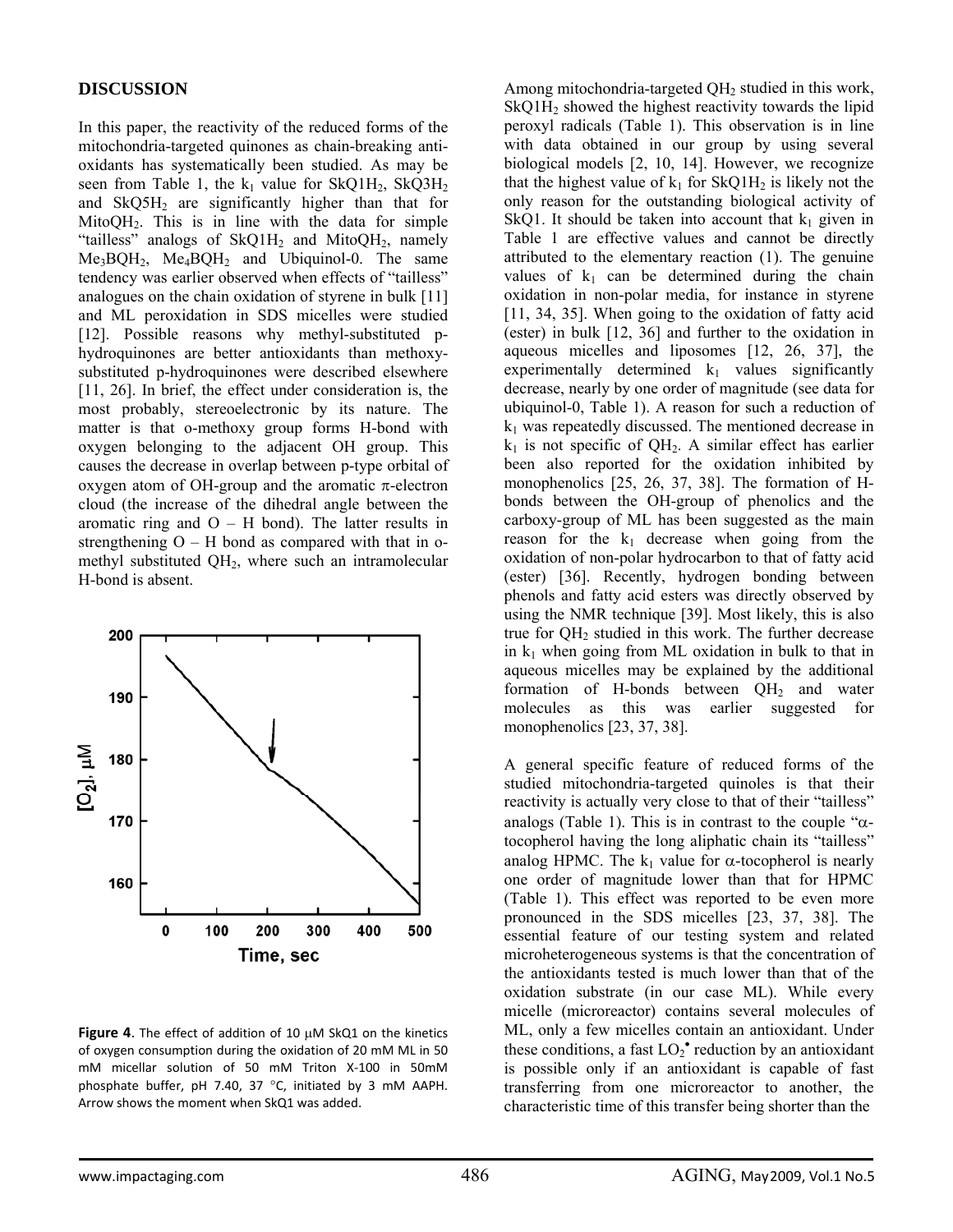

**Figure 5**. The effect of addition of 10 μM SkQ1H<sub>2</sub> on the kinetics of oxygen consumption during the oxidation of 2.6 mg mL<sup>-1</sup> cardiolipin 50 mM micellar solution of 50 mM Triton X-100 in 50mM phosphate buffer, pH 7.40, 37 °C, initiated by 3 mM AAPH. Arrow shows the moment when SkQ1H<sub>2</sub> was added.

time of the occurrence of a single kinetic chain. The antioxidants with a rather long aliphatic residue like  $\alpha$ tocopherol commonly do not meet such a requirement [37]. The fact that the values of  $k_1$  for the mitochondriatargeted quinols actually do not differ from that of their "tailless" analogs (Table 1) means that all of them are capable of the fast transfer from one microreactor to another. This is in line with a high reported ability of SkQ and MitoQ to easily penetrate through biological membranes [14].

## **MATERIALS AND METHODS**

Methyl linoleate and Triton X-100 were purchased from Sigma, heart bovine cardiolipin disodium salt was received from Avanti PolarLipids. The water-soluble initiator 2,2'-azobis(2-amidinopropan) dihydrochloride  $(AAPH)$  was obtained from Polysciences. NaH<sub>2</sub>PO<sub>4</sub> and  $Na<sub>2</sub>HPO<sub>4</sub>$  of the highest quality used to prepare buffer solutions were purchased from Merck. The mitochondria-targeted quinones, SkQ1, SkQ3, SkQ5, MitoQ, DMQ as well as  $C_{12}TPP$  (see Figure 1) were synthesized in the Mitoengineering Centre of Moscow State University [2]. Trimethylhydroquinone  $(Me_3BQH_2)$ was purchased from Aldrich; 2,3-dimethoxy-5-methylbenzoqyuinone (ubiquinone-0) was from Sigma; tetramethylbenzoquinone (Me4BQ) was from EGA Chemie. All the other chemicals were of highest available quality.

The reduced forms of the mitochondria-targeted quinones  $(QH<sub>2</sub>)$  were produced by the reduction of corresponding quinones by  $N$ a $BH$ <sub>4</sub> in the mixture of 50 mM  $NaH<sub>2</sub>PO<sub>4</sub>$  (pH 5.0) with ethanol. This process was under control of UPLC-MS-MS (see below). Reduced forms of ubiquinone-0 and tetramethylhydroquinone  $(Me_4BOH_2)$  were produced by reduction of the quinones by Zn powder [21]. The buffer solution (pH  $7.40 \pm 0.02$ ) was prepared by mixing 50 mM solutions of  $NaH<sub>2</sub>PO<sub>4</sub>$  and  $Na<sub>2</sub>HPO<sub>4</sub>$ . In turn, the solutions of the individual sodium phosphates were prepared with doubly distilled water and were purged from traces of transition metals by Chelex-100 resin (Bio-Rad).

HPLC-diode array detection-electrospray ionization tandem mass spectrometry analysis (UPLC-MS-MS) was performed using an ACQUITY system (Waters, Milford, MA, USA). Chromatography was carried out using an ACQUITY BEH C18 column (2.1 x 50 mm, 1.7 μm) eluted with a gradient of 40-60% acetonitrile (4 min) and 20 mM acetic acid (pH 3.0) delivered at a flow rate of 0.5 mL per min. UV-monitoring was performed at 280 mm. An injection volume of 11.2  $\mu$ L (full loop) was used in all cases. A Quattro triple-quadrupole mass spectrometer (Micromass-Waters) fitted with a Z-Spray ion interface was used for analyses. Ionization was achieved using electrospray in a positive ionization mode. The following conditions were found to be optimal for the analysis of SkQ1: capillary voltage, 3.0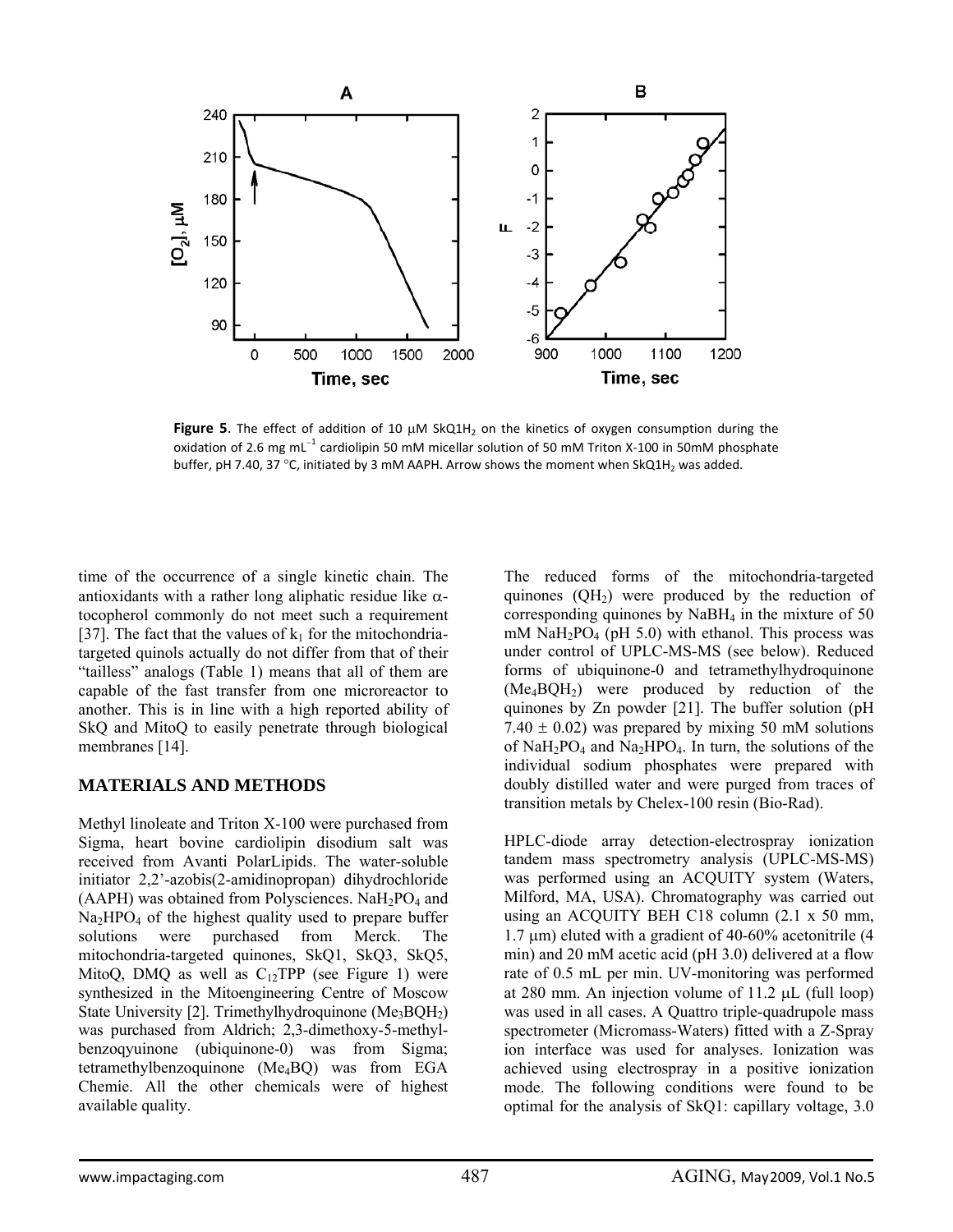kV; source block temperature, 120°C; and desolvatation gas (nitrogen) heated to 450°C and delivered at a flow rate of 800 L  $h^{-1}$ ; cone voltage, 55 V; cone Gas Flow rate, 50 L  $h^{-1}$ . MassLynx 4.0 software (Waters) was used for processing.

The standard testing system was composed of 50 mM buffer, pH 7.4, 50 mM Triton X-100, 2-4 mM AAPH, 8-20 mM ML and 20 unit  $mL^{-1}$  SOD. In some experiments, ML was replaced by cardiolipin. The kinetics of oxygen consumption accompanied ML (cardiolipin) oxidation were studied with a computerized 5300 Biological Oxygen Monitor (Yellow Springs Instruments Co., USA) with a Clark electrode as a sensor. The rate of oxidation was measured as a slope of  $[O_2]$  traces. Experiments were conducted at  $37.0 \pm 0.1$  °C. ML was added to preliminarily thermostated micellar solution of Triton X-100 and AAPH in buffer. Monitoring was started 3-5 min after ML addition and the rate of non-inhibited oxidation  $(R_0)$ was measured. The tested compounds were then added to a reaction chamber under steady monitoring as a stock solution by using a Hamilton micro-syringe. In more detail, the protocol was described elsewhere [12, 21, 22].

## **ACKNOWLEDGEMENTS**

Supported by Mitotechnology LLC, Russia Ministry of Education and Science (grant "Leading Scientific Schools" N 5762.2008.4.

# **CONFLICT OF INTERESTS STATEMENT**

The authors in this manuscript have no conflict of interest to declare.

# **REFERENCES**

**1.** Murphy MP, and Smith RAJ. Targeting antioxidants to mitochondria by conjugation to lipophilic cations. Annu Rev Pharmocol Toxicol. 2007; 47: 629‐656.

**2.** Skulachev VP. A Biochemical Approach to the Problem of Aging: "Megaproject" on Membrane‐Penetrating Ions. The First Results and Prospects. Biochemistry (Moscow). 2007; 72: 1385‐ 1396.

**3.** Hoye AT, Davoren JE, Wipe P, Fink MP, and Kagan VE. Targeting Mitochondria. Acc Chem Res. 2008; 41: 87‐97.

**4.** Rocha M and Victor VM. Targeting antioxidants to mitochondria and cardiovascular diseases: The effects of mitoquinone. Med Sci Monit. 2007; 13: RA132‐145.

**5.** Liberman EA, Topali VP, Tsofina LM, Jasaitis AA, and Skulachev VP. Mechanism of coupling of oxidative phosphorylation and the membrane potential of mitochondria. Nature. 1969; 222: 1076– 1078.

**6.** Severin SE, Skulachev VP, and Yaguzhinsky LS. A possible role of carnitine in Transport of fatty acids through the mitochondrial membrane. Biokhimiya. 1970; 35: 1250‐1257 (Russ).

**7.** Murphy M P. Targeting bioactive compounds to mitochondria. Trends Biotechnol. 1997; 15:326–330.

**8.** Murphy MP and Smith RAJ. Drug delivery to mitochondria: the key to mitochondrial medicine. Adv Drug Deliv Rev. 2000; 41: 235–250.

**9.** Smith RAJ, Kelso GF, James AM, and Murphy M P. Targeting coenzyme Q derivatives to mitochondria. Meth Enzymol. 2004; 382: 45–67.

**10.** Skulachev VP. Method of acting upon organism by targeted delivery of biologically active substances into mitochondria, pharmaceutical composition for carrying out said method, and compound used for the purpose. WO Patent /2007/046729.

**11.** Loshadkin D, Roginsky V, and Pliss E. Substituted p‐ hydroquinones as a chain‐breaking antioxidant during the oxidation of styrene. Int J Chem Kinetics. 2002; 34: 162‐171.

**12.** Roginsky V, Barsukova T, Loshadkin D, and Pliss E. Substituted para‐hydroquinones as an inhibitor of lipid peroxidation. Chem Phys Lipids. 2003; 125: 49‐58.

**13.** Kruk J, Jemiola‐Rzeminska M, and Strzalka K. Plastoquinol and  $\alpha$ -tocopherol quinol are more active than ubiquinol and  $\alpha$ tocopherol in inhibition of lipid peroxidation. Chem Phys Lipids. 1997; 87: 73‐80.

**14.** Antonenko YN, Avetisyan AV, Bakeeva LE, Chernyak BV, Chertkov VA, Domnina LV, Ivanova OY, Izyumov DS, Khailova LS, Klishin SS, Korshunova GA, Lyamzaev KG, et al. [Mitochondria](http://www.ncbi.nlm.nih.gov/pubmed/19120014?ordinalpos=6&itool=EntrezSystem2.PEntrez.Pubmed.Pubmed_ResultsPanel.Pubmed_DefaultReportPanel.Pubmed_RVDocSum)‐ targeted [plastoquinone](http://www.ncbi.nlm.nih.gov/pubmed/19120014?ordinalpos=6&itool=EntrezSystem2.PEntrez.Pubmed.Pubmed_ResultsPanel.Pubmed_DefaultReportPanel.Pubmed_RVDocSum) derivatives as tools to interrupt execution of the aging program. 1. Cationic [plastoquinone](http://www.ncbi.nlm.nih.gov/pubmed/19120014?ordinalpos=6&itool=EntrezSystem2.PEntrez.Pubmed.Pubmed_ResultsPanel.Pubmed_DefaultReportPanel.Pubmed_RVDocSum) [derivatives:](http://www.ncbi.nlm.nih.gov/pubmed/19120014?ordinalpos=6&itool=EntrezSystem2.PEntrez.Pubmed.Pubmed_ResultsPanel.Pubmed_DefaultReportPanel.Pubmed_RVDocSum) synthesis and in vitro studies. Biochemistry (Moscow). 2008; 73: 1273‐1287.

**15.** Bakeeva LE, Barskov IV, Egorov MV, Isaev NK, Kapelko VI, Kazachenko AV, Kirpatovsky VI, Kozlovsky SV, Lakomkin VL, Levina SB, Pisarenko OI, Plotnikov EY, et al. [Mitochondria](http://www.ncbi.nlm.nih.gov/pubmed/19120015?ordinalpos=5&itool=EntrezSystem2.PEntrez.Pubmed.Pubmed_ResultsPanel.Pubmed_DefaultReportPanel.Pubmed_RVDocSum)‐ targeted [plastoquinone](http://www.ncbi.nlm.nih.gov/pubmed/19120015?ordinalpos=5&itool=EntrezSystem2.PEntrez.Pubmed.Pubmed_ResultsPanel.Pubmed_DefaultReportPanel.Pubmed_RVDocSum) derivatives as tools to interrupt execution of the aging program. 2. [Treatment](http://www.ncbi.nlm.nih.gov/pubmed/19120015?ordinalpos=5&itool=EntrezSystem2.PEntrez.Pubmed.Pubmed_ResultsPanel.Pubmed_DefaultReportPanel.Pubmed_RVDocSum) of some ROS‐ and age‐related diseases (heart [arrhythmia,](http://www.ncbi.nlm.nih.gov/pubmed/19120015?ordinalpos=5&itool=EntrezSystem2.PEntrez.Pubmed.Pubmed_ResultsPanel.Pubmed_DefaultReportPanel.Pubmed_RVDocSum) heart infarctions, kidney [ischemia,](http://www.ncbi.nlm.nih.gov/pubmed/19120015?ordinalpos=5&itool=EntrezSystem2.PEntrez.Pubmed.Pubmed_ResultsPanel.Pubmed_DefaultReportPanel.Pubmed_RVDocSum) and stroke). Biochemistry (Moscow). 2008; 73: 1288‐ 1299.

**16.** Agapova LS, Chernyak BV, Domnina LV, Dugina VB, Efimenko AY, Fetisova EK, Ivanova OY, Kalinina NI, Khromova NV, Kopnin BP, Kopnin PB, Korotetskaya MV, et al. [Mitochondria](http://www.ncbi.nlm.nih.gov/pubmed/19120016?ordinalpos=4&itool=EntrezSystem2.PEntrez.Pubmed.Pubmed_ResultsPanel.Pubmed_DefaultReportPanel.Pubmed_RVDocSum)‐targeted [plastoquinone](http://www.ncbi.nlm.nih.gov/pubmed/19120016?ordinalpos=4&itool=EntrezSystem2.PEntrez.Pubmed.Pubmed_ResultsPanel.Pubmed_DefaultReportPanel.Pubmed_RVDocSum) derivatives as tools to interrupt execution of the aging program. 3. [Inhibitory](http://www.ncbi.nlm.nih.gov/pubmed/19120016?ordinalpos=4&itool=EntrezSystem2.PEntrez.Pubmed.Pubmed_ResultsPanel.Pubmed_DefaultReportPanel.Pubmed_RVDocSum) effect of SkQ1 on tumor [development](http://www.ncbi.nlm.nih.gov/pubmed/19120016?ordinalpos=4&itool=EntrezSystem2.PEntrez.Pubmed.Pubmed_ResultsPanel.Pubmed_DefaultReportPanel.Pubmed_RVDocSum) from p53‐deficient cells. Biochemistry (Moscow). 2008; 73: 1300‐1316.

**17.** Neroev VV, Archipova MM, Bakeeva LE, Fursova AZh, Grigorian EN, Grishanova AY, Iomdina EN, Ivashchenko ZhN, Katargina LA, Khoroshilova‐Maslova IP, Kilina OV, Kolosova NG, et al. Mitochondria‐targeted [plastoquinone](http://www.ncbi.nlm.nih.gov/pubmed/19120017?ordinalpos=3&itool=EntrezSystem2.PEntrez.Pubmed.Pubmed_ResultsPanel.Pubmed_DefaultReportPanel.Pubmed_RVDocSum) derivatives as tools to interrupt [execution](http://www.ncbi.nlm.nih.gov/pubmed/19120017?ordinalpos=3&itool=EntrezSystem2.PEntrez.Pubmed.Pubmed_ResultsPanel.Pubmed_DefaultReportPanel.Pubmed_RVDocSum) of the aging program. 4. Age‐related eye disease. SkQ1 returns vision to blind [animals.](http://www.ncbi.nlm.nih.gov/pubmed/19120017?ordinalpos=3&itool=EntrezSystem2.PEntrez.Pubmed.Pubmed_ResultsPanel.Pubmed_DefaultReportPanel.Pubmed_RVDocSum) Biochemistry (Moscow). 2008; 73: 1317‐1328.

**18.** Anisimov VN, Bakeeva LE, Egormin PA, Filenko OF, Isakova EF, Manskikh VN, Mikhelson VM, Panteleeva AA, Pasyukova EG, Pilipenko DI, Piskunova TS, Popovich IG, et al. [Mitochondria](http://www.ncbi.nlm.nih.gov/pubmed/19120018?ordinalpos=2&itool=EntrezSystem2.PEntrez.Pubmed.Pubmed_ResultsPanel.Pubmed_DefaultReportPanel.Pubmed_RVDocSum)‐ targeted [plastoquinone](http://www.ncbi.nlm.nih.gov/pubmed/19120018?ordinalpos=2&itool=EntrezSystem2.PEntrez.Pubmed.Pubmed_ResultsPanel.Pubmed_DefaultReportPanel.Pubmed_RVDocSum) derivatives as tools to interrupt [execution](http://www.ncbi.nlm.nih.gov/pubmed/19120018?ordinalpos=2&itool=EntrezSystem2.PEntrez.Pubmed.Pubmed_ResultsPanel.Pubmed_DefaultReportPanel.Pubmed_RVDocSum) of the aging program. 5. SkQ1 prolongs lifespan and